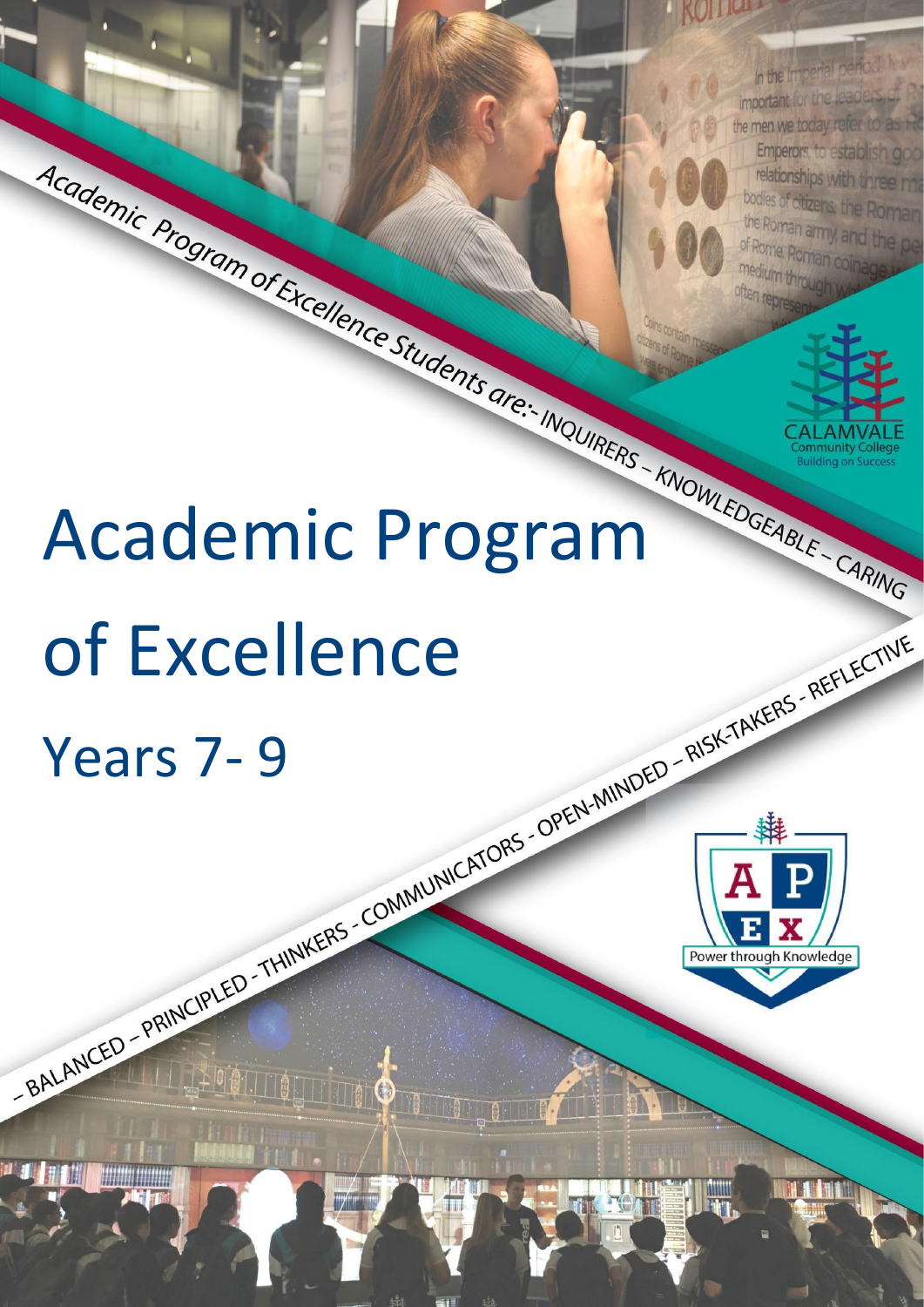# **Overview of APEX Program**



The philosophy underpinning this program is informed by international research and best practice in gifted and talented education. It aims to equip students with the skills, knowledge and attitudes necessary for the multiple pathways leading to cutting-edge careers in the 21st century workforce. APEX is designed to enrich the learning of students who demonstrate high standards in academic achievement, behaviour and effort across all areas of their learning.

A core feature of this program is the integration of teaching through an inquiry model. Students participate interdisciplinary units in each year level, which connect two disciplines. Technology is embedded in learning, including the use of "flipped learning". It is expected that students enrolled in the APEX purchase a laptop which conforms to the requirements of the College's BYOD (Bring Your Own Device) program.

Entry into the APEX cohort is based on merit. APEX candidates undertake a comprehensive application process which considers all aspects of learning. To be considered for this program, students need to be achieving at least a B across the four core subject areas (English, Mathematics, Science and Humanities).



Entry into the Year 8 or 9 APEX class is dependent upon the availability of places. Should a place not be available, your child will be placed on a waiting list, and their application evaluated when a place becomes available in the program.





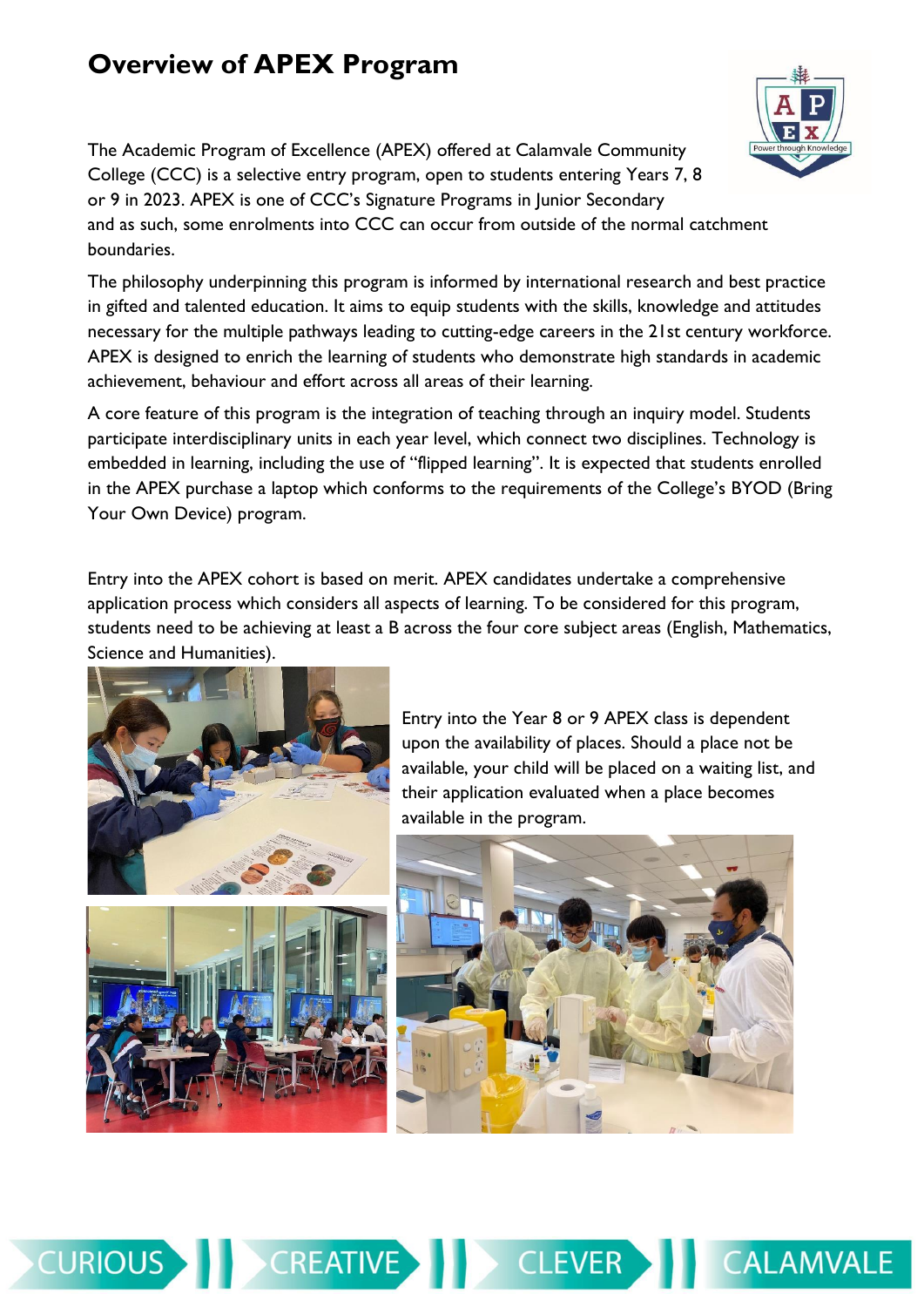# **WHY APEX?**

Calamvale Community College offers amazing opportunities for students who have been accepted in the APEX program. Students are enriched through teaching and learning experiences and experience additional opportunities in the form of excursions to Brisbane universities, incursions, and various competitions across all Key Learning Areas. Students in APEX interact with peers who are able to think at the same depth and pace in a supportive, low-risk, high-challenge learning environment.



- tackling real-world questions, issues and controversies
- developing questioning, research and communication skills
- solving problems or creating solutions
- collaborating within and beyond the classroom
- developing deep understanding of content knowledge
- participating in the public creation and improvement of ideas and knowledge

### **APEX students are:**

### *INQUIRERS - KNOWLEDGEABLE – CARING – BALANCED – PRINCIPLED THINKERS – COMMUNICATORS – OPEN-MINED – RISK-TAKERS – REFLECTIVE*

*These qualities are developed through the demonstration of the College Values RESPECT – RESPONSIBILITY – RESILIENCE - INITIATIVE*



### **APEX Success Stories:**

- APEX students compete on the world stage:
- World Scholar's Tournament of Champions at Yale, USA and Melbourne
- World Robotics Competition at Tokyo, Japan



**CALAMVALE** 

• Highly notable achievements in various competitions, including daVinci Decathlon and ICAS competitions

CLEVER

### **Student Testimonials:**

**CURIOUS** 

"*APEX was like this big family to me. I really enjoyed how diverse APEX was and how every single person in that classroom wanted to learn and go down an academic pathway. APEX set me up for success and allowed me to make friends and close connections!"*

- Jaeseong Y, Currently on IBDP senior pathway.

**CREATIVE** 

"*APEX is honestly one of the best experiences I've ever been a part of. I love working with people who are like minded and being challenged to further my learning with unique opportunities.*" – Lily J, Current Year 9 APEX Student.

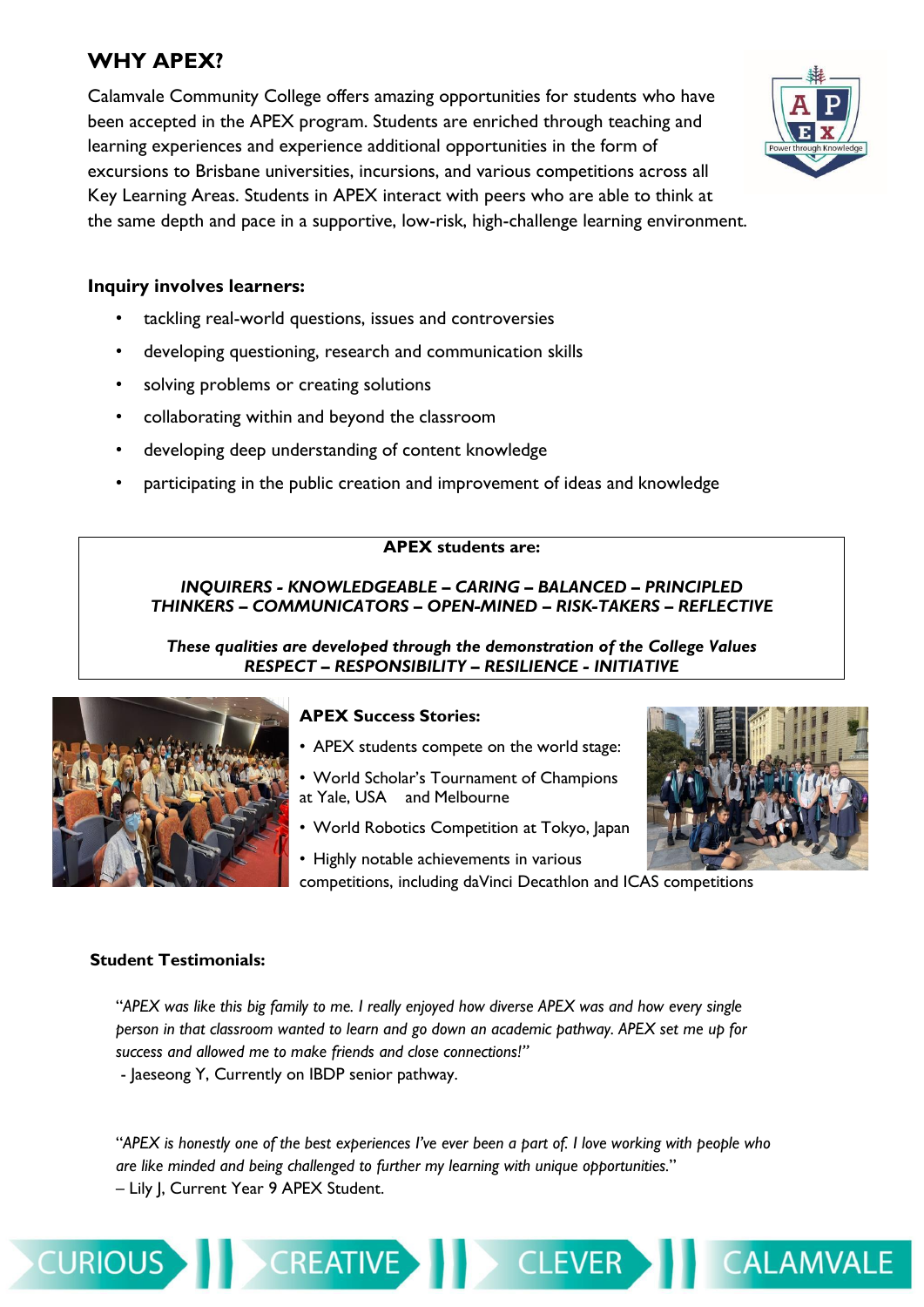# **Application Guide**

### **Students who apply for the APEX undergo a 3-stage process:**

### **Stage 1: Applicants email a digital portfolio, as a .zip file or single PDF,**

### **which contains:**

- A completed APEX Expression of Interest (EOI) form
- Evidence of most recent:
	- a) Levels of Achievement (report card, photocopies only)
	- b) Effort and Behaviour grades (report card, photocopies only)
- A resume of academic, cultural, extra-curricular and/or sporting achievements. There is no fee involved for application at Stage 1.

*A panel will assess all applications to short list candidates. Short listed candidates will be invited to progress to Stage 2. Not all candidates will progress to Stage 2.*

### **Stage 2: Applicants will be invited to:**

- Complete the ACER Cognitive Abilities Test on **week 5 - Saturday 21st May 2022**.
- There is a non-refundable application fee, for Stage 2, of \$50 which is payable before testing and interviews are undertaken. If you are applying for the ADP, there is no additional charge

*A comprehensive assessment of the application, including data from the ACER Cognitive Abilities Test will occur at this stage and shortlisted applicants will be invited to stage 3.*

### *Stage 3: Interview*

• Shortlisted applicants will complete an interview with

*A panel then assesses applicants to be offered a place in the Academic Excellence Program in 2023.*

Digital student folios are to be submitted to **Mary LaRocca [\(mlaro5@eq.edu.au\)](mailto:rmpen0@eq.edu.au)** by **week 3 - 6th May 2022.** Late applications will not be considered.

# **APEX Expression of Interest**

### **(Please include this form in your folio)**

| Current year level:                                                                                                                                                                                                            | Date of Birth: 2008 |
|--------------------------------------------------------------------------------------------------------------------------------------------------------------------------------------------------------------------------------|---------------------|
| Parent/Caregiver Name/s: 2008 2014 2022 2023 2024 2022 2023 2024 2022 2023 2024 2022 2023 2024 2022 2023 2024 2022 2023 2024 2022 2023 2024 2022 2023 2024 2022 2023 2024 2022 2023 2024 2022 2023 2024 2022 2023 2024 2022 20 |                     |
|                                                                                                                                                                                                                                |                     |
| Are you applying for both the ADP and APEX? □ Yes □ No                                                                                                                                                                         |                     |
| Parent/Caregiver Contact Details                                                                                                                                                                                               |                     |
|                                                                                                                                                                                                                                |                     |
|                                                                                                                                                                                                                                |                     |
| Phone:                                                                                                                                                                                                                         |                     |
| Email:                                                                                                                                                                                                                         |                     |
|                                                                                                                                                                                                                                | -AN                 |

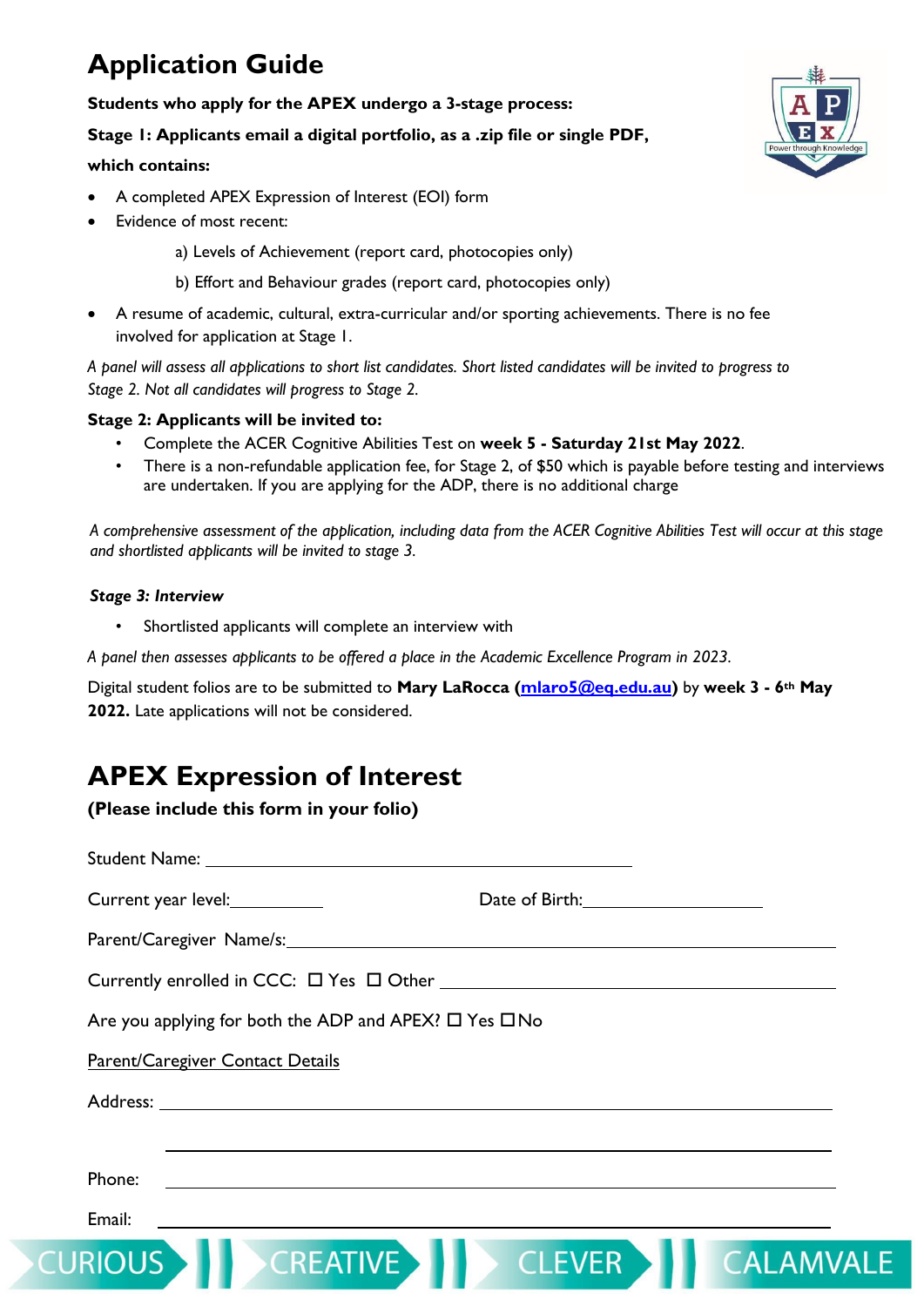*Considering the statements above, respond to the following questions in written format. You have a maximum of one page. Your response can be handwritten or typed (no smaller than size 10 Arial font). N.B. This response must be the student's own work.*



**CALAMVALE** 

1. What do you hope to achieve by being a part of the Academic Program of Excellence?

2. Think of a situation where you have had to be a **risk taker**? This could be academic, sporting or extra-curricular. Provide examples of strategies you used to achieve your goal.

3. Think of an occasion when you have had to collaborate with others. How did you use your skills as a **communicator** to ensure that you worked productively with others?

4. **Reflect** on how you learn best? Has this changed over time?